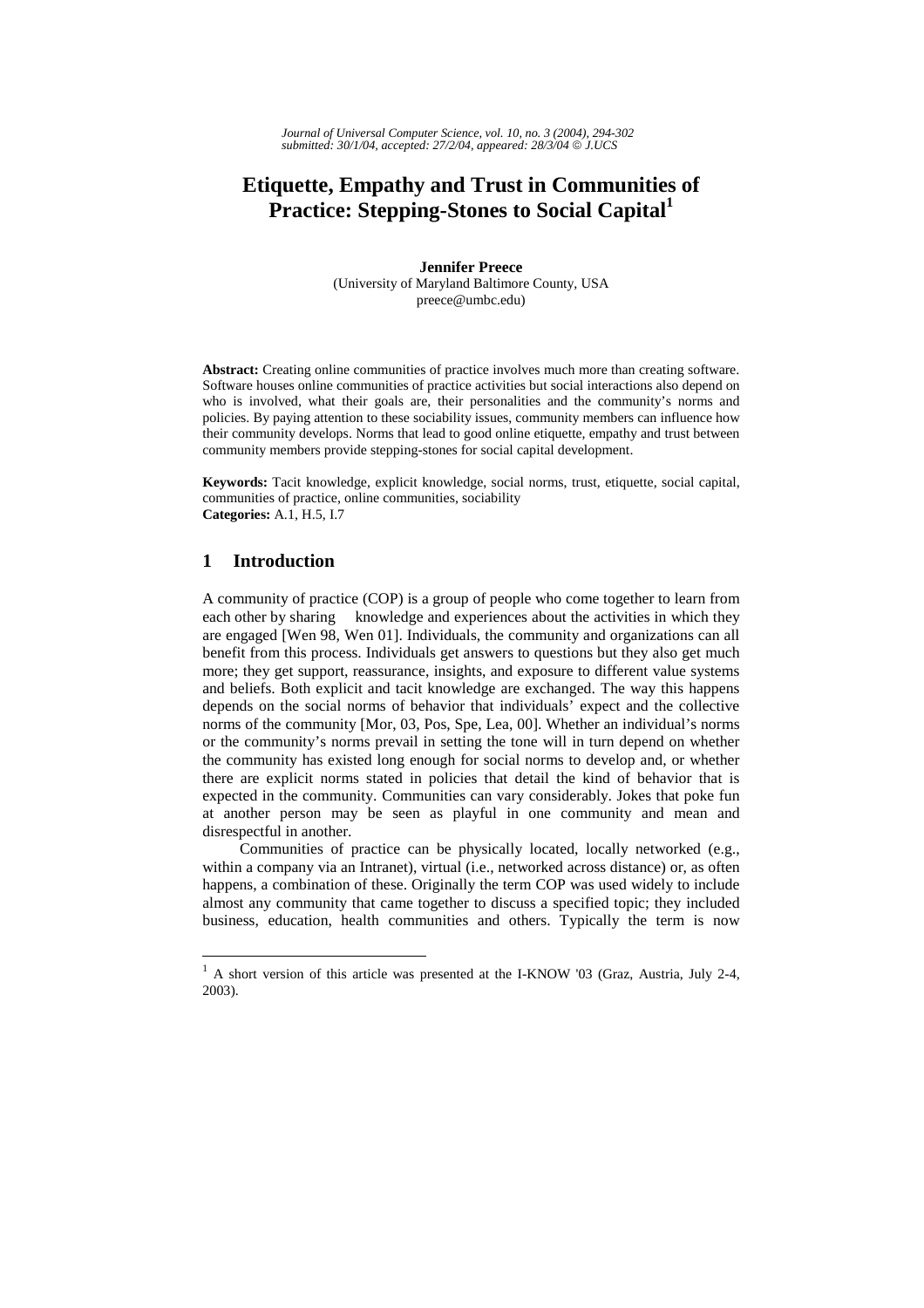associated with professional, work-oriented groups that may be associated with or a professional organization, a company or government agencies. However, effective Communities of Practice rarely develop when hierarchical relationships exist between members [Sny, Sou, 03].

 The growth of the Internet and the World Wide Web during the last ten years has spawned many online communities of all types including online CoPs. In the next section I consider the nature of online CoPs in more detail and then discuss the benefits of developing sound etiquette online in order to create stepping stones to trust and social capital development. This discussion paves the way for considering how COP members, developers and managers can facilitate etiquette and social capital development within the community. Finally I present some elements of a framework for etiquette and social capital development and suggest an agenda for future research.

## **2 Communities of Practice (CoPs) and knowledge**

Communities of Practice focus on a domain of knowledge [Sny, Sou, 03, Wen 98, Wen 01]. As the community develops its members share expertise, often by telling stories [Pru, 01], and support by interacting to solve or help solve problems. Gradually shared solutions and insights emerge that contribute to a common store of knowledge that accumulates over time. This may be facilitated by and held externally in data bases, frequently asked questions (FAQs), or it may become 'common knowledge' within the community, or it may be held in the minds of long-term members.

 CoPs, like children, ecological systems, neighborhoods or any other organic entity, evolve and change over time. People join, others leave, and new foci of interest emerge that change the CoP's character. Typically new communities focus their energy on getting started (e.g., gaining members, specifying policies), whereas established communities with well-understood norms are more concerned with domain-related issues.

 Ideally CoP's develop shared communal resources, such as routines, sensibilities, artifacts, vocabulary, and styles of doing things, that help create a sense of community that socially binds members. Policies and norms of behavior facilitate establishing shared goals and expectations. Members' personalities, how they present themselves and their roles within the community determine their identities, the character of the CoP, and its boundaries.

 Trust, empathy [Pre 99] and reciprocity are the building blocks for relationships that unite members. They provide conduits for the knowledge exchange and learning needed to solve problems and achieve shared goals. This knowledge takes two forms: explicit and tacit. Explicit knowledge consists of facts and actions that can be expressed formally in grammars and databases. Tacit knowledge is harder to define. Tacit knowledge consists of beliefs, opinions, sensibilities, styles of doing things, and lore that maybe expressed in stories and anecdotes, a glance, a nod, body language or go unsaid. Some definitions of tacit knowledge stress more subconscious elements such as bias, prejudice, unstated assumptions and attitudes that are even harder to define.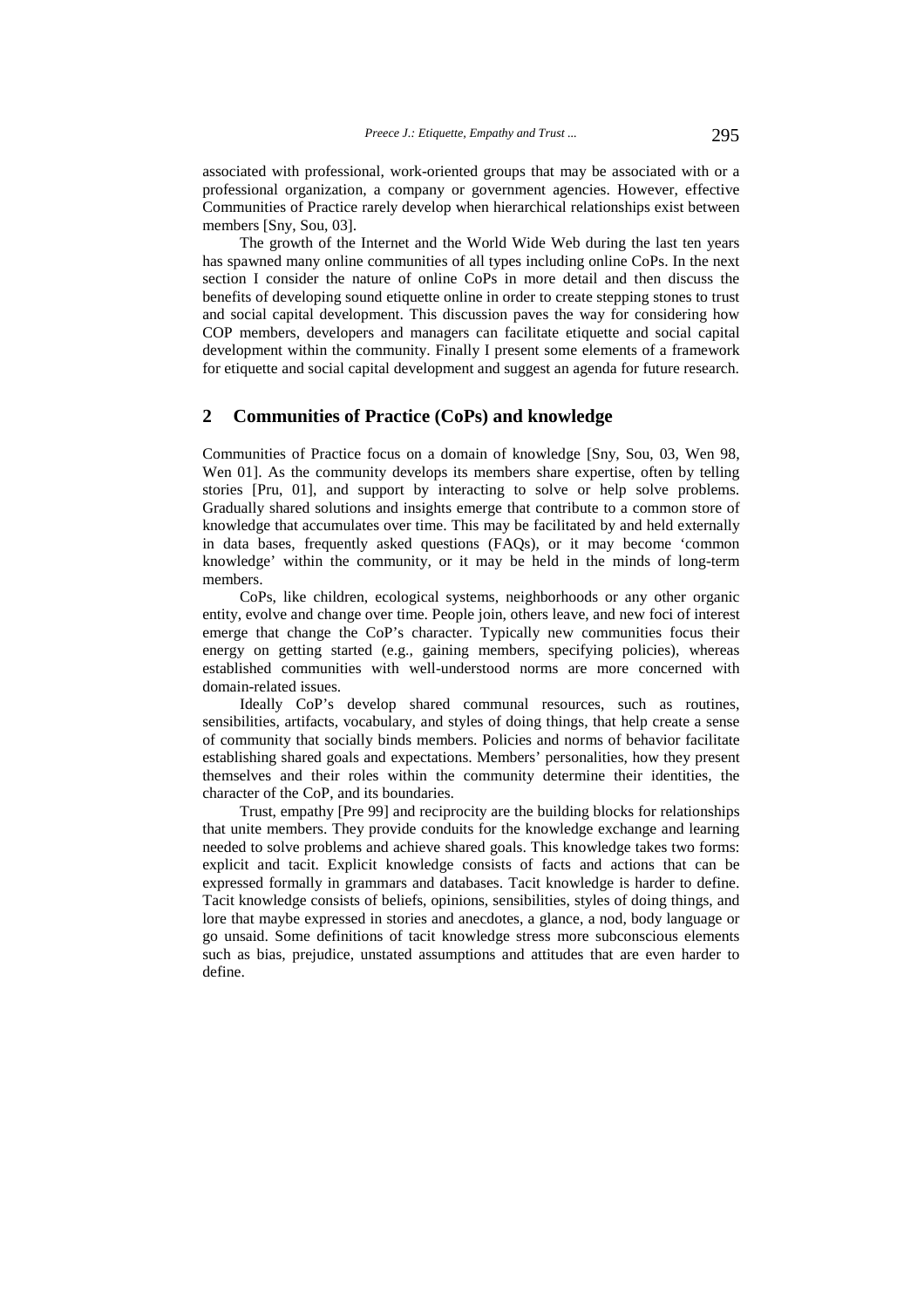Until recently knowledge management was primarily concerned with explicit knowledge; particularly in the western world where the scientific paradigm of thought dominates. However, using evidence from almost two-dozen companies [Non, Tak 95] pointed out fundamental differences in attitudes between American and Japanese executives. While many people from the West tended to put their faith in explicit knowledge, relying on formal unambiguous, systematic, scientific knowledge, Japanese executives, were more inclined to value tacit knowledge, which took the form of body language, sensibilities, and intuitions. This type of knowledge was often ambiguous, difficult to interpret scientifically and could not easily be reduced to formal grammars and records in a database.

 More recently companies are recognizing the benefits of tacit knowledge for developing supportive relationships across teams, departments and companies. Furthermore, companies are seeing that these relationships generate new ideas, increased efficiency, and happier employees, which in turn translate into competitive advantage and increased revenue.

 CoP's support both types of knowledge exchange but they have a special role in tacit knowledge exchange. Story telling, anecdotes, impromptu comments and opinions occur naturally in many CoPs [Pru 01]. The rigors of schedules and the structure of hierarchical relationships that tend to limit informal communication in many work environments are less prominent in CoPs in which the ties between people tend to be weak and there is little or no hierarchy.

 Scientists and engineers are used to working with explicit knowledge but productively harnessing tacit knowledge is more challenging. However, since tacit knowledge is distinctly social and so is learning [Vyg 86], social processes that generate tacit knowledge may also support learning. In fact, tacit knowledge can also be helpful in understanding explicit knowledge. Metaphors and analogies are wellknown vehicles for helping learners to understand new concepts in terms of things that they already know about. Indeed, one reason why stories tend to be powerful is that they generally combine the use of metaphors with personal and social information [Pru 01]. This combination can also motivate and inspire.

 Using some of these ideas, Nonaka and Takeuchi suggest that the following types of knowledge conversion occur in generating new knowledge [Non, Tak 95]:

- Tacit knowledge generates new tacit knowledge by a process of socialization in which people chat with each other.
- Explicit knowledge generates new explicit knowledge by a process of combination.
- Tacit knowledge generates new explicit knowledge by a process of externalization, which I interpret to mean: if conversation partners externalize their understanding during their discussions, together they may formalize our tacit knowledge.
- Explicit knowledge generates new tacit knowledge by a process of internalization, which I interpret to mean: if we explain our explicit knowledge to others using metaphors and analogies, we will produce meaningful tacit knowledge.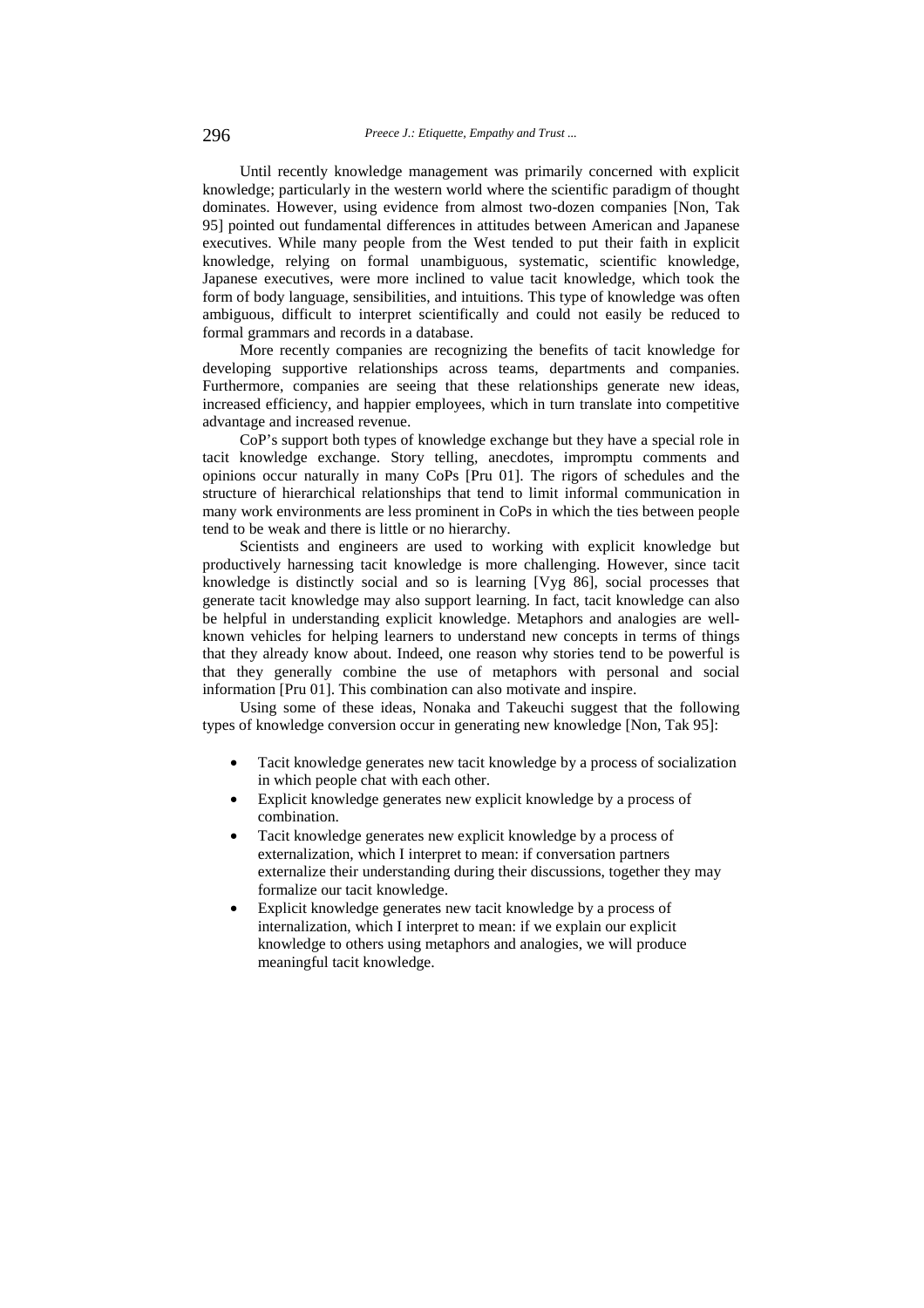Furthermore, Nonaka and Takeuchi suggest that metaphors and analogies help to facilitate some of these translations [Non, Tak 95].

 Understanding the relationship between tacit and explicit knowledge and how they can be converted one to another is an important research challenge for CoP and knowledge management researchers. There are many tools for processing and retrieving explicit knowledge but powerful tools for eliciting, interpreting and retrieving tacit knowledge are needed. Contextual inquiry techniques used in human computer interaction [Hol, Bey 96] may provide a basis for this work, and some researchers and practitioners advocate story-telling [Pru 01]. However, these approaches tend to rely heavily on human experts, which can make them cumbersome and slow online. In addition more research is needed to examine the social potential of tacit knowledge exchange in CoPs. How do CoP's develop social capital and how does it contribute to the overall functioning of organizations?

# **3 Social Capital**

Social capital is the glue that holds a community together; it is the shared knowledge, understanding, skills and offers of help needed to achieve shared goals, or help someone solve a problem [Put 00]. Unlike financial capital, social capital is usually not tangible and it is hard to measure. Consequently the concept is frequently not well understood and its power may be under valued. Communities that are rich in social capital tend to communicate well, their members spend time together, they help each other, and members contribute to the collective common good. For example members expect to offer help in return for receiving help from others. In other words, they expect to reciprocate for acts of kindness either by paying back directly to the person who helped them, or helping someone else in the group or by contributing to the community as a whole – a concept known as generalized reciprocity.

 Unfortunately many physical as well as online communities experience too little social capital. In America, and probably in other parts of the world, social capital has declined steadily since the 1960s [Put 00]. Sociologist, Robert Putnam claims that without social capital communities are less safe and happy. A leading question is, therefore, how can CoPs develop the social capital needed to ensure that online CoPs and their physical counterparts function successfully?

 Two types of social capital can be identified: *bonding* social capital provides the glue between members of a community; and *bridging* social capital enables communities to reach out to each other. Shared goals, norms and shared values facilitate bonding social capital development. Whereas, shared artifacts may be most important for bridging social capital. For example, a document produced by one community is passed to another. Such artifacts are known as boundary objects because they help to bridge the boundaries between communities [Wen 98].

 Lesser and Storck [Les, Sto 01] argue that the social capital resident in CoPs leads to behavioral changes which in turn lead to business advantage. From a study of seven CoPs Lesser and Storck identified four specific outcomes that relate to dimensions of social capital. These dimensions include: connections between people who may or may not be co-located; relationships that build a sense of trust and mutual obligation; and a common language and context that is shared by community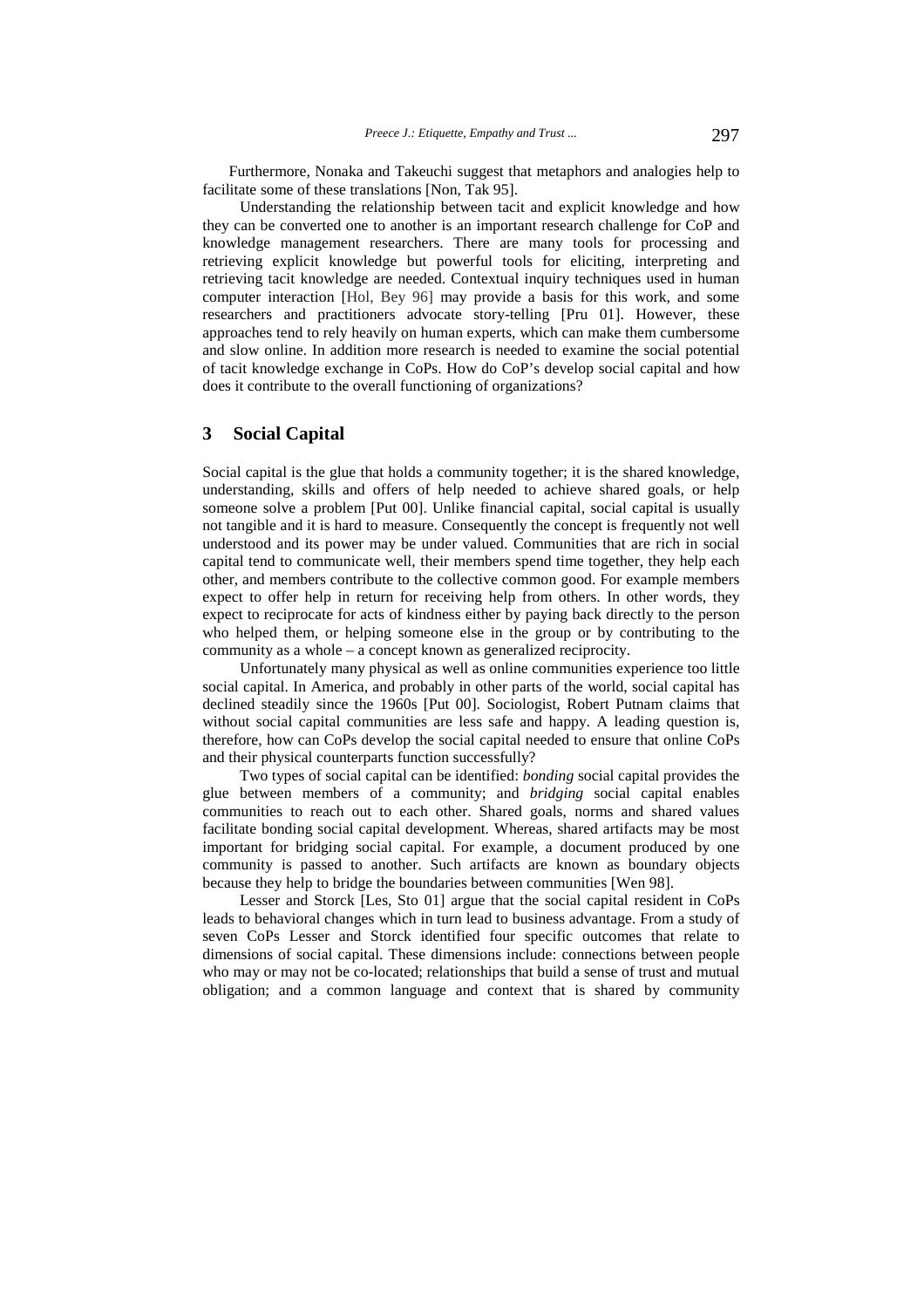members. In these respects CoPs are like an engine for developing social capital. As a result of meeting, sharing knowledge and support via CoPs the companies reported: faster delivery time, better and faster responses to customers, greater reuse of existing knowledge and software, increased innovation, and better links and relations with customers. In addition, and perhaps most interesting of all, these researchers report that CoPs contributed to reducing the learning curve among their employees. What might be the mechanism for achieving such gains? How is tacit knowledge exchange through informal social communication related to social capital development?

## **4 Trust, Responsibility, Reciprocity**

Much is known about developing online communities [Pre 00]. For example, we know that identity, an important attribute for successful interaction, is challenged online, particularly in textual environments. When entering textual environments, people leave their bodies (and body-language) behind, which can severely hamper common ground development. Empathy and trust are also affected [Pre 99]. However the role of empathy and trust is complex because sometimes they develop too easily a phenomenon known as a hyper-personalization [Wal 96]. Hyperpersonal responses occur when one person reaches out to another person online offering friendship and promises of support, which the other needy person accepts without questioning or knowing the person. A type of artificial closeness develops that often ends with the first person irresponsibly disappearing without trace. Several remedies have been suggested. Mimicking real-life with immersive environments in which each person has their own avatar which is easily identified by others. This works well in gaming environments where attractive, high-resolution graphics are expected and taken for granted. However, graphical representations like these are not often found in patient support and many other types of communities. In the trade-off between the need for a high-speed Internet connection and the easy accessibility of textual communications systems, the latter tends to win for patient support. Also, it is debatable whether highresolution graphics provide an advantage to users. Some communities use photographs or encourage members to provide links to their home pages, or 2-D graphical representations. Furthermore, many participants are happy with textual login names providing the names are meaningful, identifiable and community members consistently use the same one.

 Trust relies on believing that a person will behave reasonably and will do what he or she says. Feelings of empathy with another person may also come into play. The more we empathize the more we feel that the other person is like us and therefore we trust them [Lev, Reu, 92] and because of hyper-emotional development empathic communication can be very strong online [Pre, 99]. Work by [Axe 84] identified three conditions that encourage reciprocity: (i) if there is a strong chance of meeting the person again, (ii) if the person can be identified; and (iii) if the person's past behavior is known.

 Software developers have developed ways of rating vendors' trustworthiness. Most of these systems require purchasers to rate the services and products that they purchase. E-bay provides a system for purchasers to rate the service they experience from vendors. Amazon invites readers to rate and comment upon books. Both systems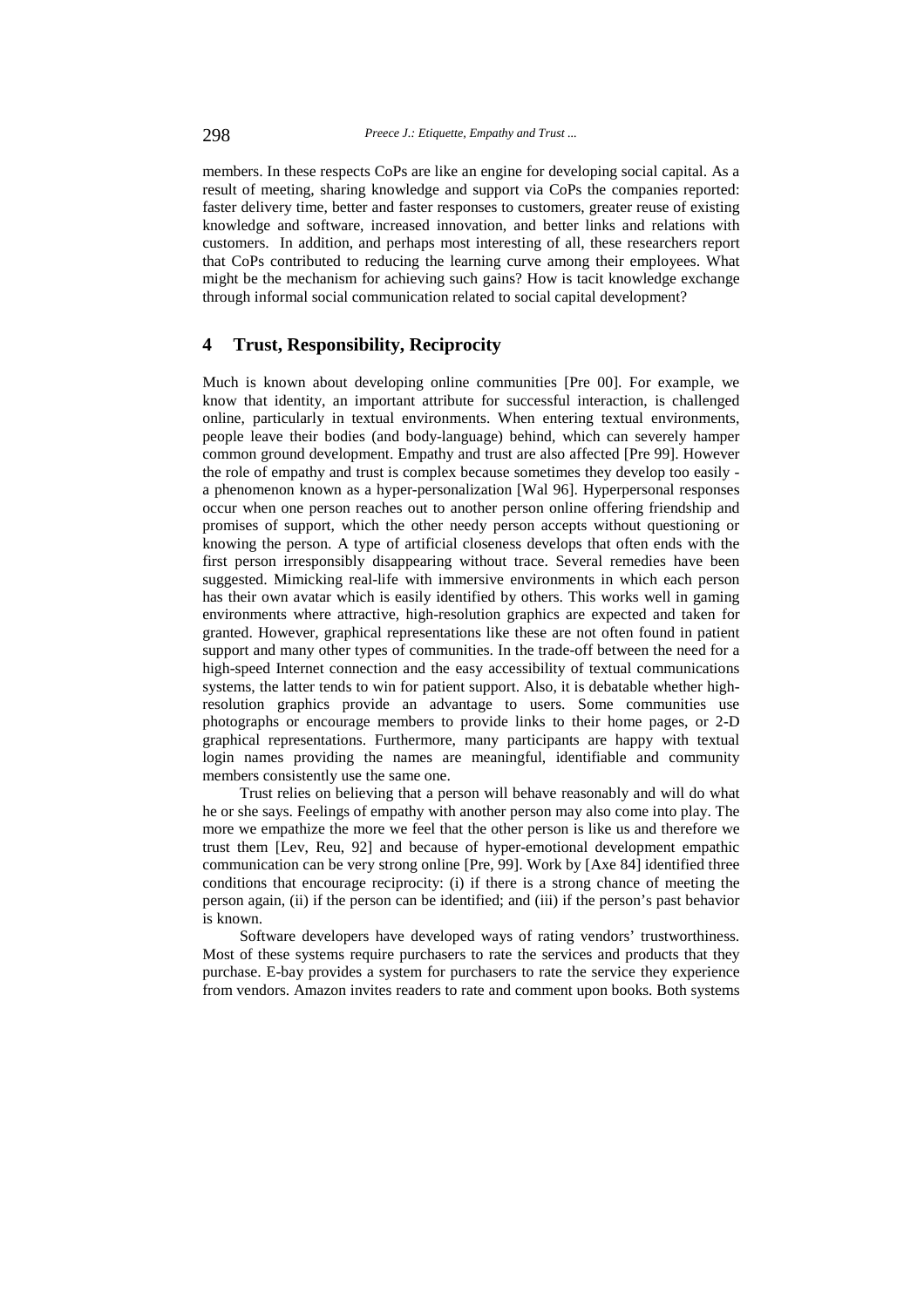calculate scores that are then made public. For example, Amazon displays each reviewer's rating of a book, the average rating score that the book received from all reviewers, and how useful readers rate the review. The Linux community acknowledges its top contributors by naming them. Indeed some commentators suggest that the Linux community is strong because of the high degree of participation and reciprocity, and the pride the community members have in their accomplishments. Slashdot has a system in which moderators rate members comments and the moderators themselves are also rated.

 In each of the examples the community rates information about performance and the result is made public. In keeping with Axelrod's theory, this information provides the basis for predicting what to expect in the future experience, which encourages trust. As Prusak commented "… *reliability* is a good first cousin, if not a sibling, to trust [Pru 01]. But could such systems work in online CoPs?

## **5 Norms, Etiquette and Policies**

Lack of etiquette weakens sociability and even destroys communities or practice. For some etiquette is not just *nice* to have, it is *necessary*. Different types of technology require different forms of etiquette [Marx, 94]. A short abrupt comment is expected in instant messaging but it may be interpreted differently in email. Emotional affordances, syntax and semantics also vary across technology and new technologies may challenge previously accepted norms. With such a wide range of communications software now available to users etiquette is challenged when users move from one type to another. It's particularly easy to forget more subtle differences between the technologies.

Norms are the widely accepted ways of behaving that reflect the attitudes and values of a community of practice [Mor, 03; Pos, Spe, Lea, 00]. Most norms, including rules of etiquette, are learned through experience in a community. For example, children observe how adults and other children behave, absorb these norms, and learn their community's etiquette at an early age. This role-modeling process continues throughout life. Other community members correct those who do not conform to expectations. Problems arise when people go into other cultures with different norms, particularly when the differences are subtle.

Gift giving is an example of an etiquette norm. If I receive a gift from British friends, I open it, thank them and comment enthusiastically to show my pleasure. In Japan, this would not be polite behavior. To conform with Japanese expectations I would instead thank the person and carefully put my gift aside to be opened later. Opening the gift in front of my Japanese friends would not be polite and would contravene an etiquette norm of Japanese society. In each culture and community, norms preserve or enforce comfort and empathy in the community. Consequently, when norms of etiquette are broken, discomfort, confusion, annoyance, embarrassment and even fear may ensue.

A problem for communities of practice, particularly newly formed ones, is how to identify and establish acceptable, stable norms because without them empathy and trust are threatened. Several approaches can be adopted. A few basic, but strongly upheld policies by moderators, help to set standards of communication and can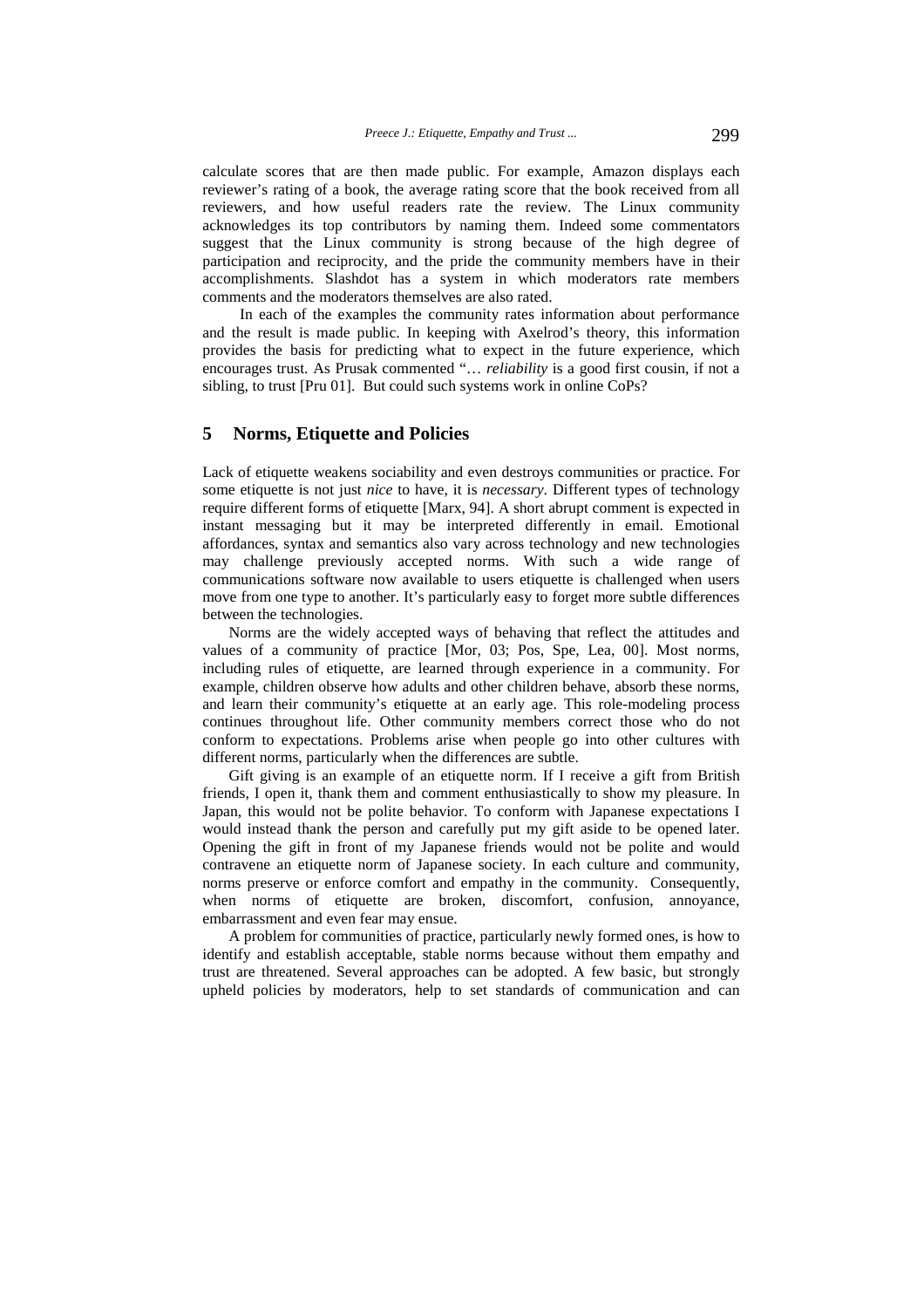prevent aggression online. Mentoring and role models also seem helpful, especially as we know that norms develop off-line by watching and imitating what others too. Unfortunately, these approaches are sometimes regarded as too labor intensive, particularly in busy communities of practice in which members have many demands on their time. Automated filters can identify and remove obvious obscenities and aggressive comments but human participation is needed to add that all important "human-touch", particularly in online textual environments.

#### **6 Conclusions**

CoP developers and managers often do not know exactly what makes some online communities thrive while others flounder or become digital ghost towns. Contrary to much popular opinion software does not equate with community. Software provides only a place where community happens when *people* come together for a *purpose* guided by *policies* that help to shape their online behavior [Pre 00].

 Community developers can ensure that new COPs get off to a good start by working with and involving the participants of the new community. If the developers are themselves part of the COP this will be easier than if they are not because there will be more opportunity to involve members of the community. Involving members of the community is a good way of learning about the needs and aspirations of participants. A variety of techniques are available for this purpose, including contextual inquiry and ethnographic approaches.

 A clear, short statement of purpose and a well-chosen name, prominently displayed on the community's home page and repeated on other applications, signals the community's intentions and can contribute positively towards success. For many communities this is one of the most important design features. Deciding on policies that will guide the community during its early development is tricky and a minimalist approach that acts as a scaffold on which the community can develop its own norms of behavior, which happens as participants get to know each other. A feature of many successful communities is that they not only develop norms, these norms become so strong that the community becomes self-governing [Pre 00].

 The changes that occur as communities of practice grow and evolve can be summarized as:

- People start to think and act as a community rather than only as individuals.
- Individuals' goals and aspirations are subsumed in the community's goals.
- Policies that guided the young community are replaced or supplemented by norms and some CoPs become self-governing.

The extent to which these transformations occur depends on many factors. Some of which can be influenced by the developers but others depend on the participants' personalities and fate. Communities also go through different stages as they evolve and mature [Wen 01].

 It takes time for social capital to develop because social capital depends on empathy and trust, which develop as participants get to know each other by working and learning together and interacting socially. As this happens people exchange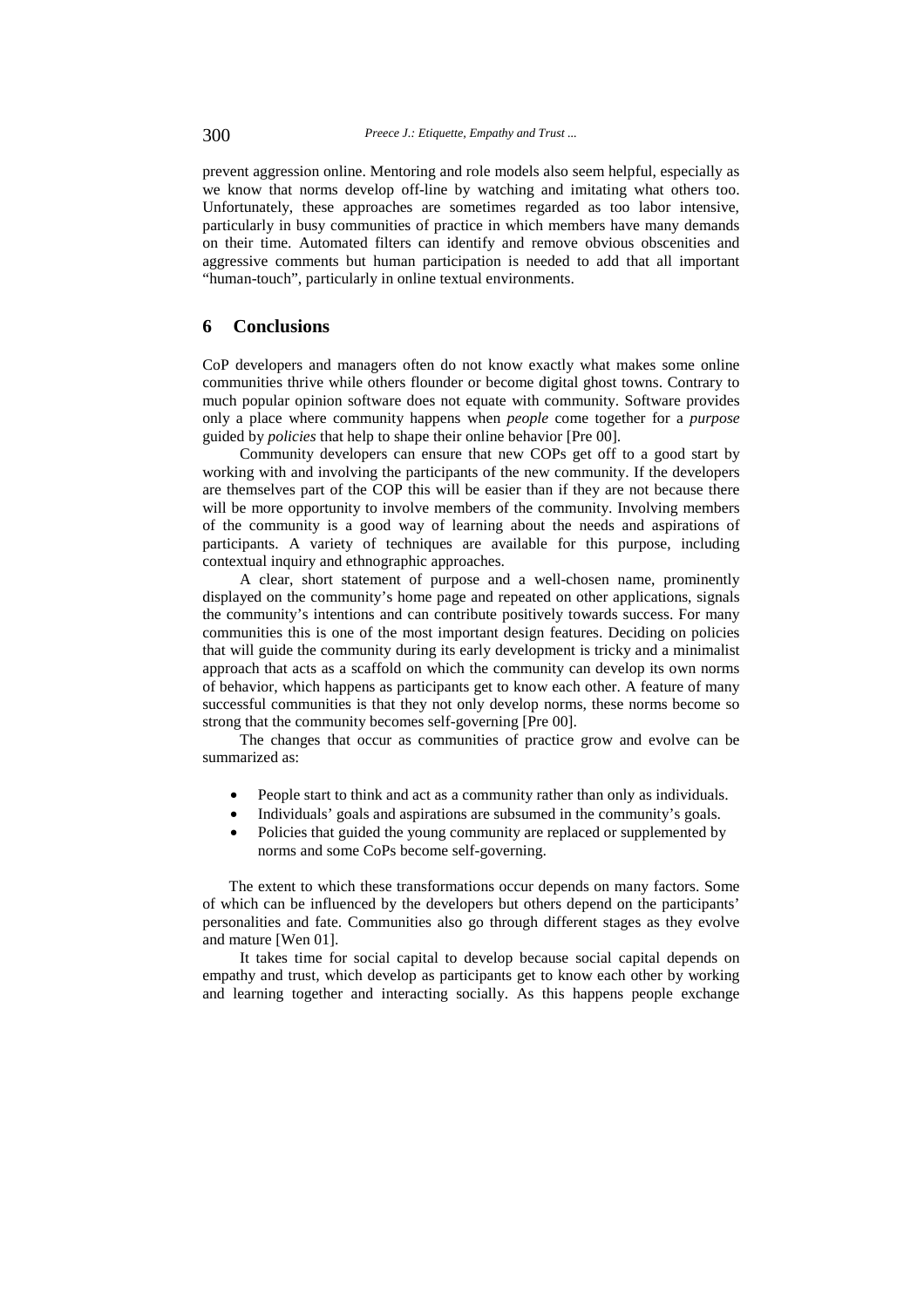information, support and favors and develop a sense of responsibility towards each other and the CoP [Gon, Riz 01]. Norms of etiquette help to provide boundaries within which acceptable behavior occurs. Early on policies may be needed to set these limits but as the community matures standards of etiquette become embedded in the communities character. Of course, there can be strong differences between communities. Some may accept a more raucous style of debate, which would be unacceptable in others. The important goal is that standards are clear and consistent so that trust develops.

Knowledge – the main commodity of most  $CoPs$  – appears to impact social capital development in interesting ways. Knowledge has two roles: it is a community good (i.e., social capital) and it is also a facilitator for developing social capital - tacit knowledge particularly has this role. As communities develop and people, purposes and policies are transformed into community, communal goals and norms, knowledge, empathy and trust contribute both to that transformation and to social capital development.

 More research is needed to understand the relationships indicated in the figure. However, we know from practice and other research that community developers, managers and community leaders can contribute to the evolving community, and ultimately social capital development, by: understanding people's needs; representing the community's purpose clearly; putting minimalist policies in place that can be changed as norms develop; supporting knowledge creation, exchange and storage; supporting communication and socialization online; encouraging empathy by enabling participants to recognize each other and their similarities; supporting trust by ensuring that identity is revealed and past behavior is tracked.

 To understand social capital development we need to learn more about tacit knowledge and how technology can support social interactions involving tacit knowledge.

#### **References**

[Axe 98] Axelrod, R.: The Evolution of Cooperation, New York/ Basic Books (1984).

[Etiquette Online]: From Nice to Necessary. Communications of the ACM. (2004).

[Gon, Riz 01] Gongla, P., Rizzuto, C. R.: "Evolving Communities of Practice: IBM Global Service Experience" (IBM Systems Journal) 40, 4. (2001) 842-862.

[Ho, Bey 96] Holtzblatt, K. Beyer, H.: Contextual design: principles and Practice. In D. Wixon and J. Ramey (eds.) Field Methods Casebook for Software Design. New York/ John Wiley & Sons, (1996). 301-333.

[Les, Sto 01] Lesser, E.L. & Storck, J.: "Communities of Practice and Organizational Performance" (IBM Systems Journal) 40, 4, (2001) 831-841.

[Lev, Reu 92] Levenson, R. W., & Ruef, A. M. Empathy: A physiological substrate. *Journal of Personality and Social Psychology, 63*, (1992) 234-246.

[Mar, 94] Marx, G. T. New telecommunications technologies require new manners. Telecommunications Policy. 18, 7, (1994) 538-551.